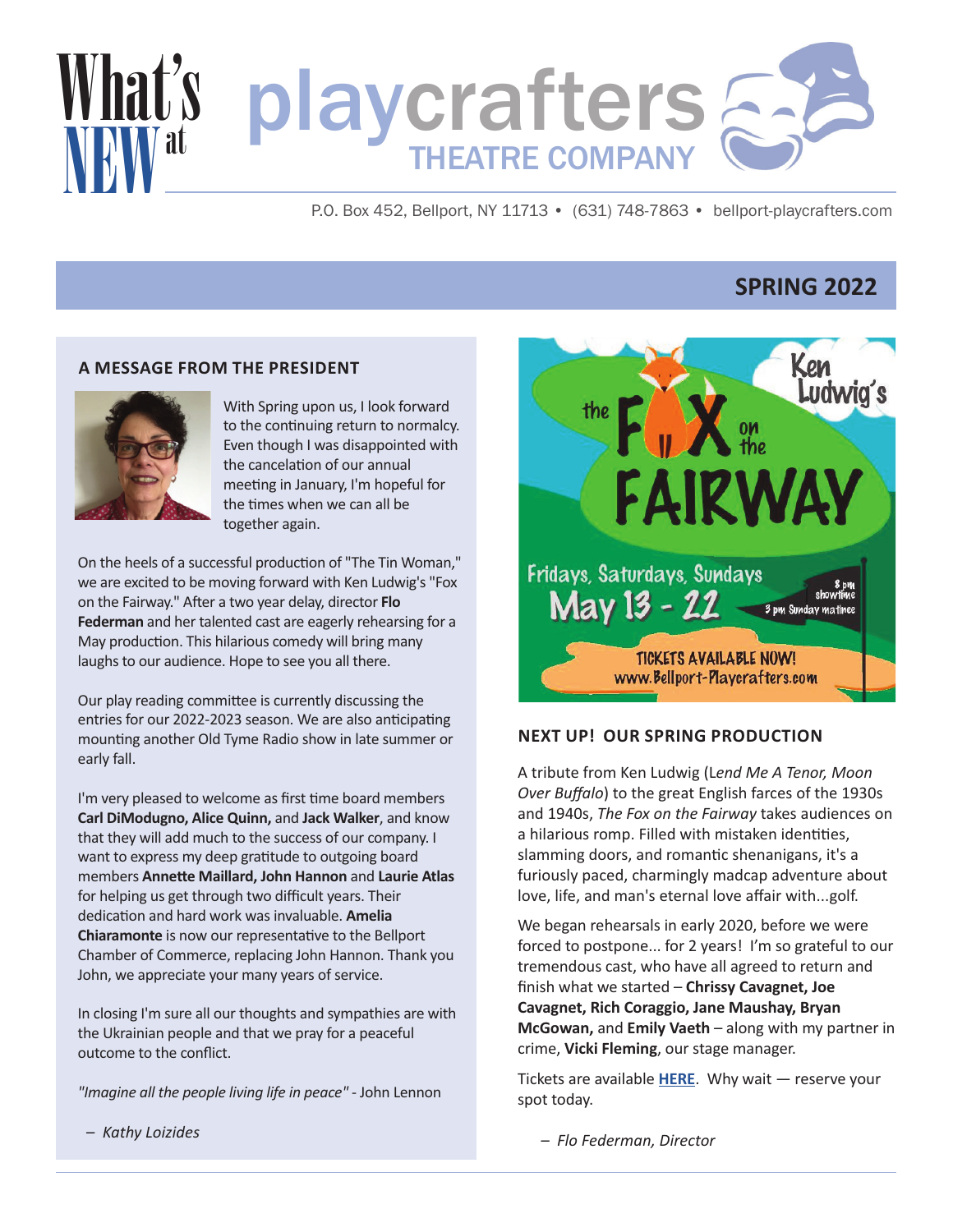## **SCHOLARSHIPS**

Attention all teens – and parents of teens!

Packets for the Margaret W. Smith Scholarship and the Des Burke Scholarship have been dropped off at Bellport High School and the guidance counselors have been informed. They are due back by **April 29**.

If you are interested in donating to our scholarship fund, send to:

PO Box 452 Bellport, NY 11713



Please join us in supporting Playcrafters members who are involved in upcoming regional productions...

# **Theater Folks**

Featuring Kevin Clyne. Tickets: 631-923-6272. *Ripcord* **at Hampton Theatre Company – now through April 3**

*The Curious Savage* **at Modern Classics Theatre – now through March 27**

Featuring **Claire Parrella-Curran** and Laurie Atlas. Tickets: 631-653-8955.

*A Bench In The Sun* **at Clare Rose Playhouse – April 22 May 7** Featuring **Amelia Chiaramonte** and **Carl Di Modugno** and director **James Carey**. Tickets: 631-654-0199.

### *Cinderella* **at Bellport High School – April 12**

We encourage you to support the high school students in this production. Performances are at 7:30 PM Friday and Saturday, as well as a Saturday character brunch at 12:30 PM and matinee at 2:30 PM.

## **ANNOUNCING OUR 2022 BOARD**

PRESIDENT **Kathy Loizides**

VICE PRESIDENT **Jane Love**

**SECRETARY Vicki Fleming**

**Jean Rico** BOARD MEMBERS **Carl Di Modugno\* Jim Hazard**

TREASURER

**Alice Quinn\* Geri Skelly\* Jack Walker\***

*\*new board member*

Many thanks and appreciation to our outgoing board members **Laurie Atlas, John Hannon, Annette Maillard,** and **John Simpson**. And thank you to our nominating committee: **Jane Love, Judy Perfido, Sharon Walker, Geri & Joe Skelly.**